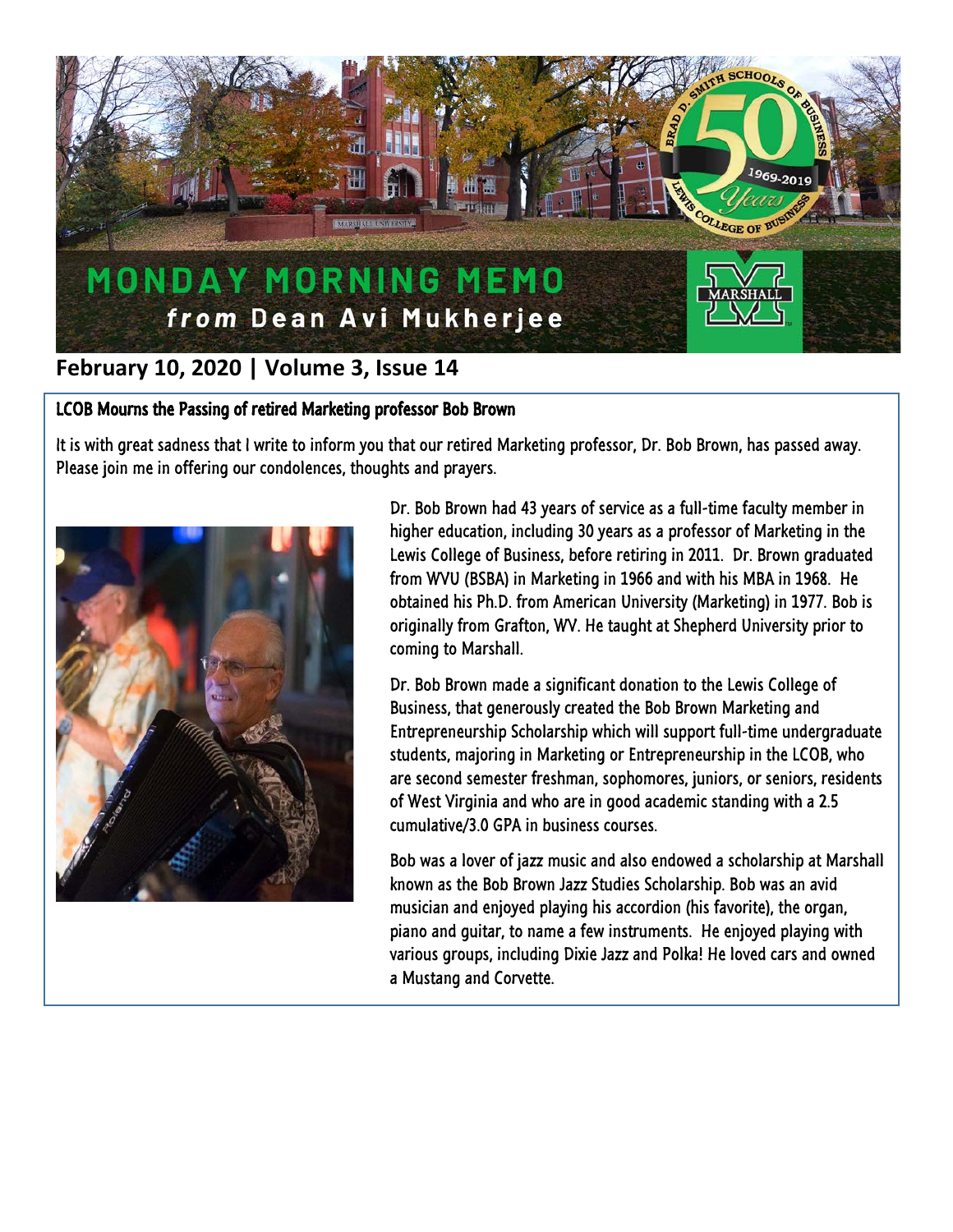

## LCOB Mourns the Passing of Advisory Board member Michael W. Gerber

It is with great sadness that I write to inform you that our LCOB Advisory Board Member, Mr. Michael W. Gerber, has passed away. He served on the Lewis College of Business Advisory Board from 2004 to 2020, and was its Secretary and 2nd Vice President. Mr. Gerber is survived by his wife of over 50 years, Elizabeth Daniel Gerber. Our condolences, thoughts and prayers are with Betsy Garber and other members of his family during this most difficult time.

Michael Garber was a resident of Huntington, WV his entire life with the exception of years 1941-1945. He was the son of Floyd David and Georgia Wingate Gerber, and had one sister, Lucinda Jane Gerber.



Michael Gerber began his career with Hayflich & Steinberg, CPA's (now Hayflich CPA's) in 1961 as an intern while an undergraduate at Marshall University. He became a full time staff member after graduating with his BBA in Accounting from Marshall in 1963 and became a Certified Public Accountant in 1967. Three years later in 1970, he became a Partner in the firm. From 1970 through 2004, he served as the Accounting and Audit Partner and subsequently the Managing Partner. From 2005-2007, he served as Chief Operating Officer. Although Gerber retired as a partner in 2005, he continued to serve in a consulting capacity through 2009.

Mike was inducted into the 2016 Marshall University Business Hall of Fame. This is an award given annually to business leaders who have an outstanding record of achievement in their fields and have dedicated themselves to excellence. He recently instituted the Michael Gerber Scholarship for business students at Marshall.

His numerous Honors and Awards include: West Virginia Society of Certified Public Accountants Public Service Award, Commonwealth of Kentucky – Kentucky Colonel, Cabell Huntington Hospital Medallion Society, American Institute of CPAs, West Virginia Society of CPAs, Huntington Chapter of West Virginia Society of CPAs (past President), Ohio Society of Certified Public Accountants, Honorary Member Beta Alpha Psi, Sigma Alpha Epsilon Fraternity, City Club of Huntington (Secretary Treasurer), and Guyan Golf and Country Club.

Mike was known for his many charitable and civic activities. He served on citizen review panels, personnel and finance committees, and as chair of the allocation committees for United Way, as President and Board member of Huntington Pediatric Clinic and Huntington Pediatric Clinic Foundation, Inc., and as Chairman of Cabell Huntington Hospital Foundation Board.